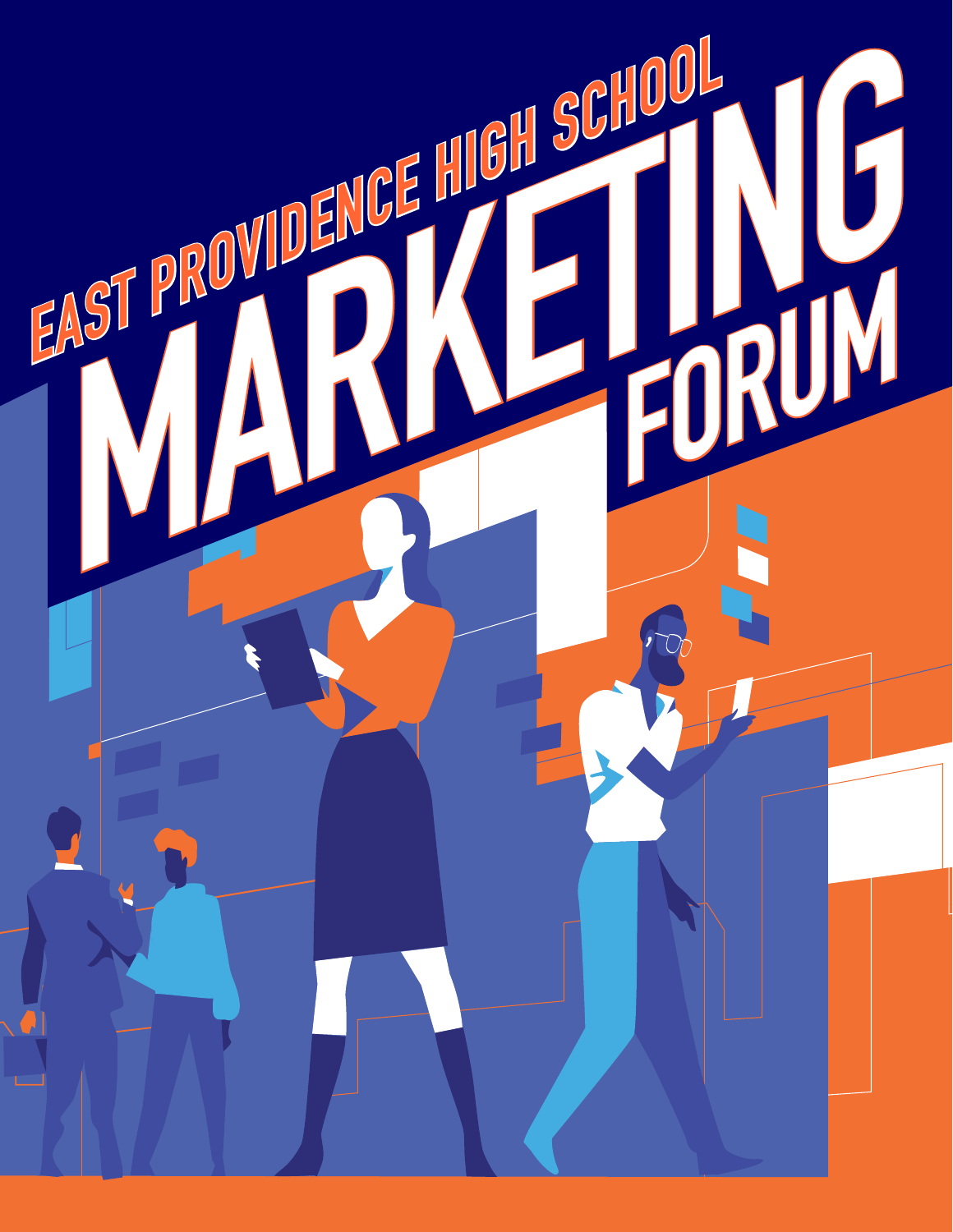# **FORUM GOAL**

This Forum is related to the College, Career, and Life Preparation program at East Providence High School and the concepts of Personal Branding, Networking, Storytelling, and Success introduced and developed in this class. Since most students today are regularly posting and sharing personal information on social media, i.e. marketing their personal brands, this Forum is relevant to how students tell their story and 'market' their personal brands, especially but not limited to, social media. Student marketing of their personal brands is similar to the ways companies 'market'/promote their corporate brands using all forms of media.

'Marketing' is a multi-billion industry with lucrative and fulfilling career opportunities. Companies and organizations are continually looking to hire people with marketing skills. Today's Forum of marketing experts will share stories from their career path, challenges and successes, uncertainty and clarity, as well as what is taking place in 21st century 'marketing'.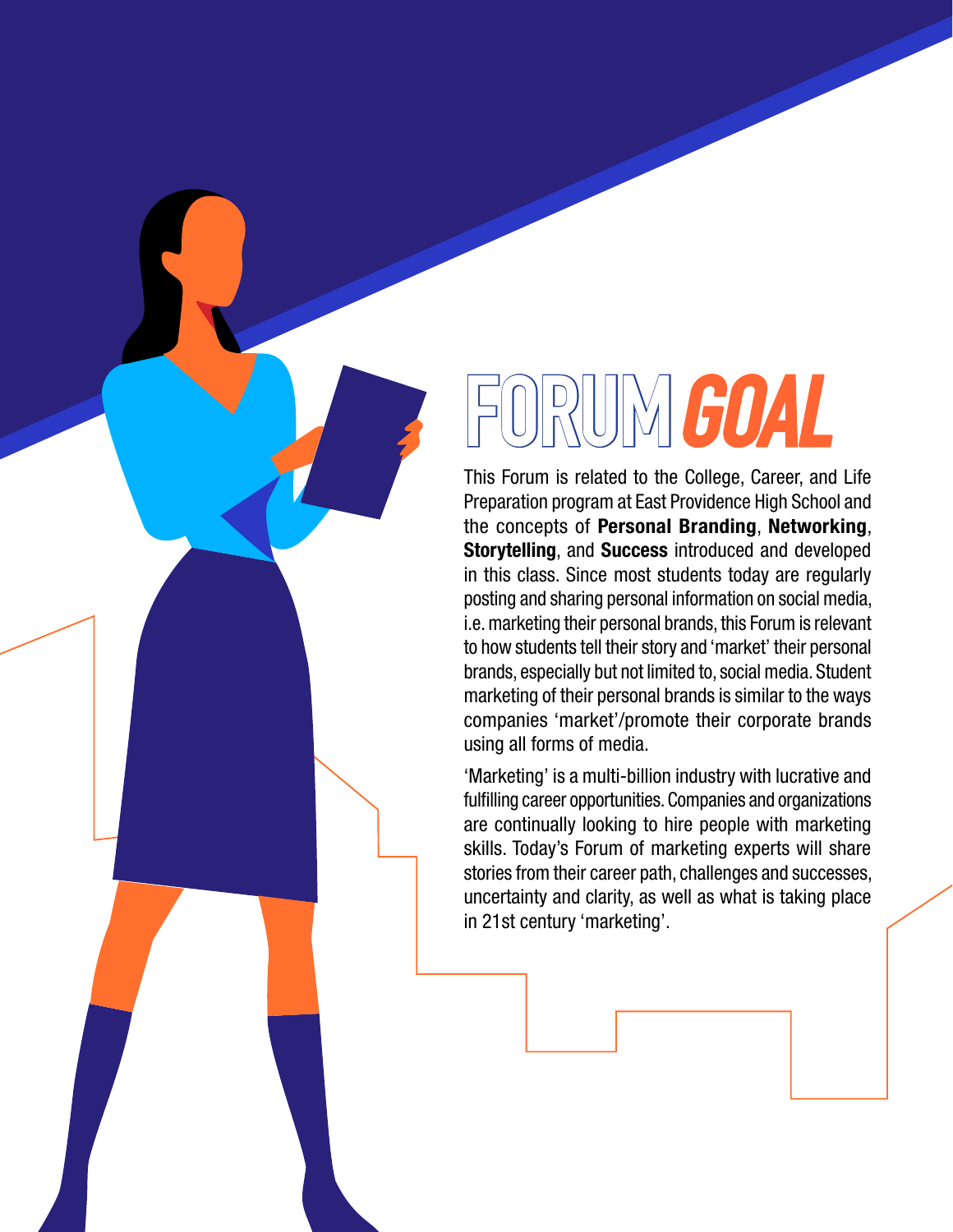# **MARTING PANEL**

**SOREN RYHERD** Soren and his wife Vida started Working Planet, a successfocused digital advertising analytics and management company. This means Working Planet buys specific locations on specific company web sites for their customers' advertising and then continuously collects data on the performance of the advertising. 'Where to place their clients ads' is based on DATA; for instance, the web site(s) Working Planet chooses to place their client's ad is based on DATA showing which web platforms Working Planet's client's customers are most likely to visit. Working Planet continually monitors and measures each client advertisements to see who sees the ad, how long an advertisement is looked at, and which ads eventually cause someone to contact a Working Planet client for more information. Soren has a Master's Degree from Boston University in Geography/Remote Sensing. He was a Graduate Research Fellow working for NASA. Soren's Master's Degree thesis was titled "*The Effect of Texture on the Segmentation of Remotely Sensed Images*". Soren was working on a Doctorate Degree from Boston University on statistical texture algorithms on desert landscape recovery mapping in Kuwait following the First Gulf War.

**NICK DECESARE** Nick is owner and President of Third Effect Marketing & Design. From web site construction and graphic design to multi-channel marketing (social media, email, micro site, direct mail, banners and signage, etc) strategy, Nick is a veteran design and marketing strategist with 20 years of experience in New York City before relocating to Rhode Island in 2003. Nick was the Creative Director at Mercury Print & Mail and Signature Printing before starting 3rd Effect Marketing & Design. A pre-Med Major at New York University (NYU) before transitioning to Graphic Arts, Nick graduated from NYU with a BA in Graphic Arts in 1988. Nick is also a musician and "exceptional cook".

**ANNA BARCELOS** Anna is a graduate of Bryant University with degrees in Marketing and Sociology. Anna was the Director of Marketing Strategy and Analytics at TWOBOLT, the Director of Client Solutions at Ten24Digital Solutions and a Marketing Manager at TRIBALVISION before becoming the Director of Marketing at Vector North America. Vector provides the software and hardware being used in the electronics of automobiles, trucks, etc which control a car's many functions including switching the engine on and off, opening and closing windows, and keeping the temperature comfortable. Vector's biggest customers are FORD, GM, TESLA, BMW, MERCEDES, and many more. Vector is a private company headquartered in Stuttgart, Germany with more than 3,000 employees and over a billion dollars in sales.

FERNANDO PEREZ FFernando is a 2016 graduate of Hope High School. He was part of the Hope Life Skills program at Hope High School and represented the Life Skills program at the National Youth Leadership Forum in Washington, D.C. in the summer of 2015. "Because of Fernando's outstanding personal brand and his exceptional networking skills and work ethic", he was awarded a paid summer internship through the Hope Life Skills program at the CVS Health corporate office working in the Logistics and Merchandise Planning Divisions at the company and later during high school vacations. CVS Health continued to offer Fernando work during his education at the University of Rhode Island while a student in the Computer Science School. Fernando is presently a data analyst on the digital customer analytics team of CVS Health on their corporate campus in Woonsocket, RI. CVS Health is ranked 4th on the Fortune 500 list and 7th on the Fortune Global 500 list with over \$268 BILLION of revenue (2020).

**ALI DECESARE** Ali is currently a Project Manager and Producer at MSCHF - URL MSCHF.xyz. MSCHF is an art collective based in Brooklyn creating "curiosity and mischief and profit." MSCHF operates on a drop cycle, launching new products every second and fourth Monday of the month. In October of 2021, MSCHF was signed as an artist with CAA.

As a Project Manager, Ali directs and leads a variety of collaborators from different fields including design, engineering, manufacturing, and logistics. Ali started her college career as a Mechanical Engineering Major at New York University and graduated in 2020 from NYU's Tandon School of Engineering with a Bachelor of Science in Integrated Design and Media. During her time at NYU, Ali participated in many different organizations and projects that drove her to develop a deep passion for management, design, and engineering.

**STEPHEN CRONIN** Stephen Cronin will be the moderator of this conversation among the panel's professional marketers and East Providence High School students. In other words, his mission is to create an informative and fun 'conversation' among students and professionals giving each the opportunity to share stories, insights, and, most importantly, questions. Questions are more important than answers in this class. If a student is curious about something, their question is automatically 'good' and 'important'. Stephen Cronin is a graduate of Marist College in Poughkeepsie, New York and Providence College in Rhode Island. He has been the General Manager of a Massachusetts Cable Television company, and the President of Mercury Print & Mail and later TWOBOLT, a marketing strategy and services company. Presently, he works at Signature Printing in Business Development and client services; in other words, he's a salesman. Stephen also founded, developed, and volunteer taught the Hope Life Skills program (hopelifeskills.com), a for-credit course teaching fundamental life skills like personal branding, networking, storytelling (job interview and resume writing, social media expression, personal marketing skills, etc), time and change management, collaboration and creativity for 18 years at Hope High School. The Hope Life Skills program was inexplicably terminated in 2021.

### **ALSO IN ATTENDANCE**

Steve Etchells: Vice President of Social Media Technology Optimization at Fidelity Investments.

Dan Paquette: Vice President, Sales and Marketing, Signature Printing.

Braveen Mahendran: Helicopter Pilot; Entrepreneur.

Ly Nguyen: Lead Programmer, Signature Printing.

Josh Connors: Director - Digital Operations, CVS Health.

Vega Montanez: Film & Television Director and CEO of Coin Theory Media.

Donna Mumma: Vice President, Enterprise Digital Customer Success and Operations at CVS Health.

Tino Chow: Founder and President of Giant Shoulders, an agency helping mission-driven companies create larger impact using design thinking, storytelling, and branding.

Jude Amoako: Director of Partnerships at Nuñez, The People's Agency, providing Print Design, Logo Design, Brand Design, Advertising, Brand Consulting, Graphic Design, Web Design, Package Design, Illustration.